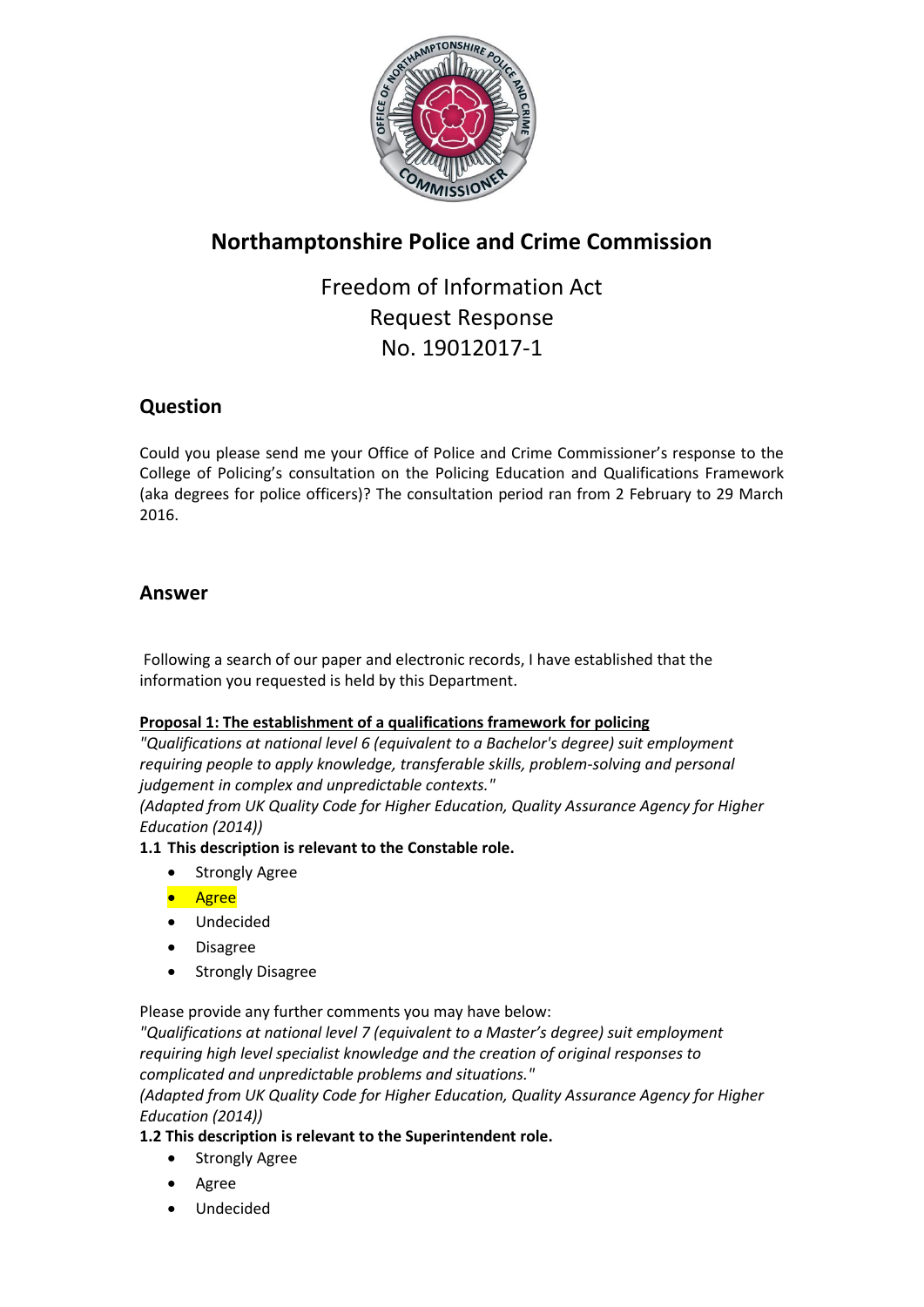- **•** Disagree
- Strongly Disagree

### **Please provide any further comments you may have below:**

We are not convinced that the high level of a Masters equivalent qualification reflects the Superintendent role, and further work should be done to determine whether as high a qualification is required (for example, postgraduate diplomas appear to have been placed with Inspector roles but with little evidence or reasons as to why this is appropriate, and certain levels should not be placed with certain ranks simply to fit the structure).

# **1.2 There should be minimum education qualification levels for each rank or level of practice in policing.**

- Strongly Agree
- Agree
- Undecided
- Disagree
- Strongly Disagree

#### **Please provide any further comments you may have below:** n/a

**Proposal 2: The development of opportunities for existing officers and staff to gain accredited and publicly recognised qualifications equivalent to their level of practice or rank**

**2.1 There should be a national, standardised framework of recognised and accredited qualifications for policing.**

- Strongly Agree
- **•** Agree
- Undecided
- Disagree
- Strongly Disagree

#### **Please provide any further comments you may have below:**

The qualifications must be flexible and open to change. Law and policing priorities change rapidly and the content of the education should therefore be flexible and reviewed regularly as to what police service is required to meet future demands of the service.

### **2.2 The College should develop a non-mandatory mechanism by which officers and staff can be externally accredited for their existing skills and expertise.**

#### **Please provide any further comments you may have below:**

We welcome the proposal that qualifications would be a choice for existing officers and staff. It is a very good idea to provide opportunities for existing officers to gain qualifications that will not only develop their policing career but also provide more opportunity to enter other professions. It provides an exciting opportunity to consider what the content and training of the degree and other routes could be in equipping and teaching future officers. We would also like to stress that experience must remain as relevant and worthy of recognition than a qualification, given the many of the existing workforce will have entered the profession without these entry requirements, and the absence of a qualification should not be a barrier to future promotion where demonstrable experience is offered. **Proposal 3 – The development of initial entry routes**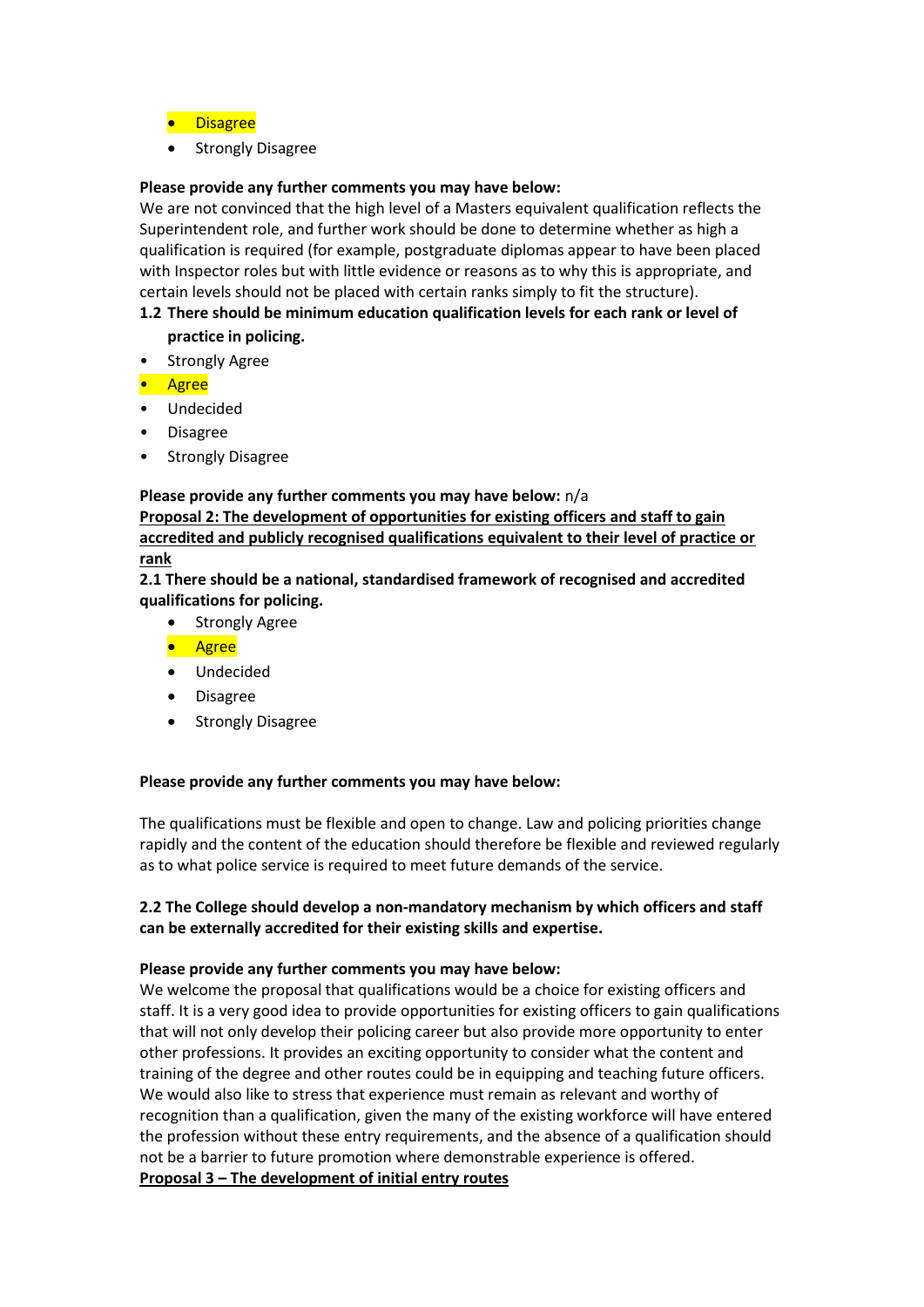**3.1 There should be multiple entry routes into policing at Constable level, for example: via vocationally focused degrees; graduate conversion courses; and higher level apprenticeships.**

- Strongly Agree
- Agree
- Undecided
- Disagree
- Strongly Disagree

### **Please provide any further comments you may have below:**

The best organisations have a range of experience and backgrounds. We do not think all police officers should have come through the same specific academic routes. Equivalent qualifications in other areas should also be deemed valuable to bring in wider expertise and experience, particularly in leadership roles.

### **3.2 Entry routes into policing should be consistent across all forces.**

- Strongly Agree
- **•** Agree
- Undecided
- Disagree
- Strongly Disagree

### **Please provide any further comments you may have below:** n/a **Overview – the education qualifications framework for policing 4.1 Overall, how would you describe your opinion of the proposals to develop an education qualifications framework**

- In favour
- Undecided
- Opposed

# **4.2 Please outline any other issues you would like to raise about the proposals, along with any ideas for action the College could take in relation to these issues.**

The Special Constabulary has not been considered in this consultation. It is important to establish whether entry routes into the Special Constabulary would change at all in line with the proposed changes for regular officers, whether promotion to senior Special ranks would be reviewed, and also to consider the routes into policing for those who have experience in volunteering as a Special Constable should they choose to apply to become a regular officer. Would the College of Policing envisage education opportunities to Special Constables as well?

If no changes are made to entry into the Special Constabulary, it would be important to consider the impact this may have on perceptions of the skills and qualifications of the volunteer workforce and regular workforce.

**4.3 If relevant, please outline the main benefits you think an education qualification framework will offer policing, along with any ideas for action the College could take to maximise these benefits.**

# **4.4 Please outline any further information you think people might find helpful in relation to the consultation proposals.**

If you are dissatisfied with the handling of your request, you have the right to ask for an internal review. Internal review requests should be submitted within two months of the date of receipt of the response to your original letter and should be addressed to: Martin Scoble,